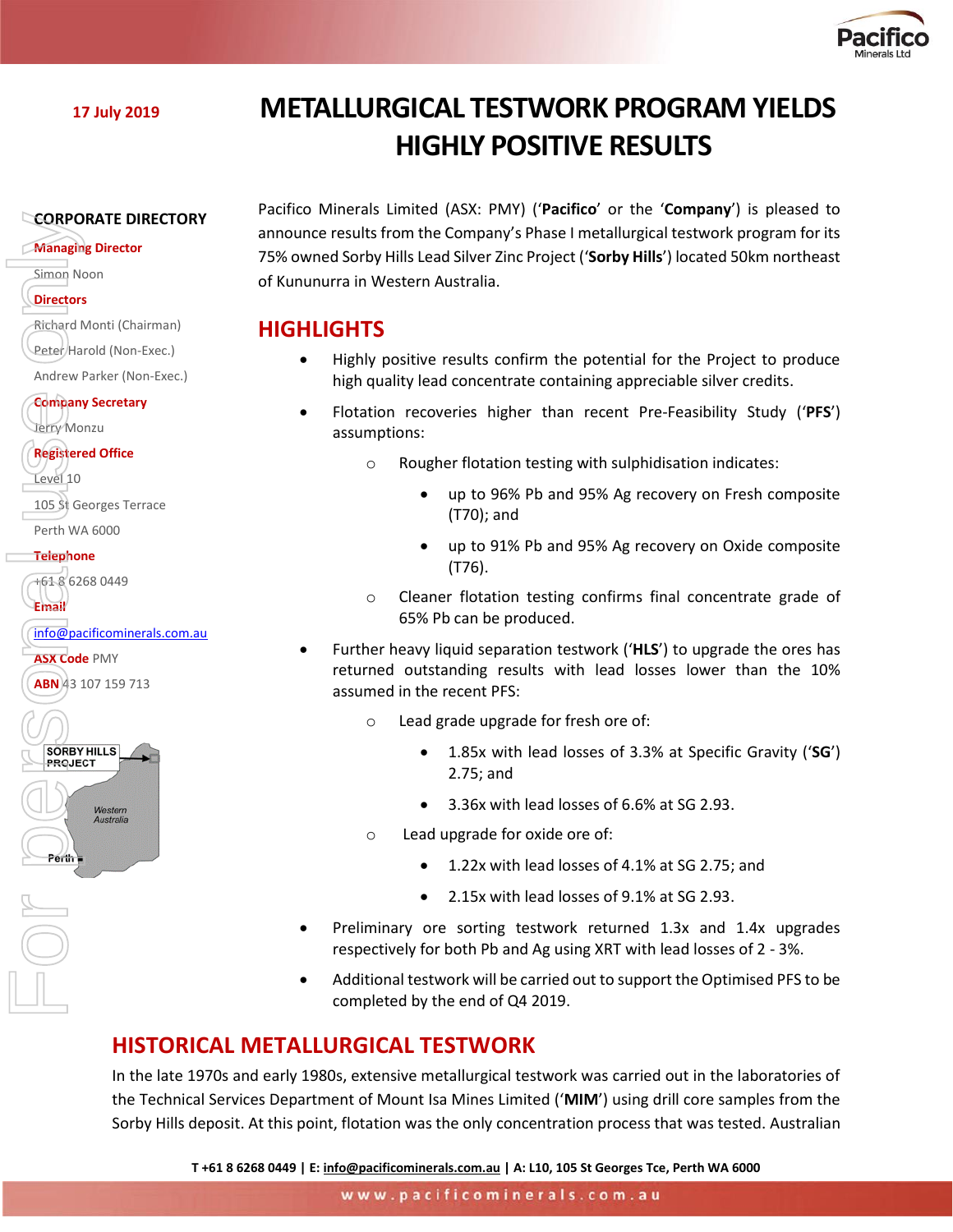

Minmet Metallurgical Laboratories Pty Ltd ('**AMML**') were commissioned in 2008 to carry out a testwork program to confirm the MIM results. AMML also investigated the replacement of sodium cyanide ('**NaCN**'), used as a depressant for iron pyrite and zinc sulphide, with alternative reagents.

The following general conclusions were made:

- The AMML testwork provided a good correlation with the MIM testwork.
- Trials to create a NaCN free circuit were successful with alternative reagents and conditions providing similar results.
- Testwork confirmed attractive high lead recoveries to the rougher stage. Limited large sample batch tests achieved attractive results, similar to the MIM closed circuit tests, despite some lead loss to tails.
- The results of heavy media testwork showed that the grade of feed to the concentrator could be increased. This is particularly pertinent to improving the economics of processing the lower grade areas of the resource. There is excellent separation of lead and silver mineralization from waste and high lead and silver recoveries. There appeared to be strong correlations across many parameters with the SG of the heavy media a key influence.
- While much of the testwork had the twin objective of increasing concentrate grades and recoveries, the best commercial outcome may be lower concentrate grades and higher recoveries. Higher levels of pyrite in the concentrate may be attractive to smelters because of the heat value of the sulphur. The testwork that has been carried out provides the means to adjust the concentrator parameters to achieve the desired product.

# **CURRENT METALLURGICAL TESTWORK**

Pacifico engaged ALS Metallurgical Services Burnie under the management of Simulus to conduct a metallurgical testwork program to assess beneficiation options for Sorby Hills and to confirm the previous flotation performance. The program included:

- Sample receipt and preparation;
- Optical mineralogy by McArthur Ore Deposit Assessment ('**MODA**');
- Flotation;
- Ore sorting by TOMRA Sorting Pty Ltd ('**TOMRA**'); and
- HLS.

#### **SAMPLE SELECTION AND HEAD ASSAYS**

Two master composites, representing the fresh and oxidised parts of the deposit, were used for development testwork. A further three fresh and three oxide variability composites will be used to test the optimised flotation scheme on different parts of the deposit. Head assays of the composites are shown in Table 1.

#### **OPTICAL MINERALOGY**

Optical mineralogy was performed by MODA on samples ground to P80 212µm and screened to +212, +106, +53, +20µm fractions. Analysis of non-gangue particles observed is summarised in Table 2.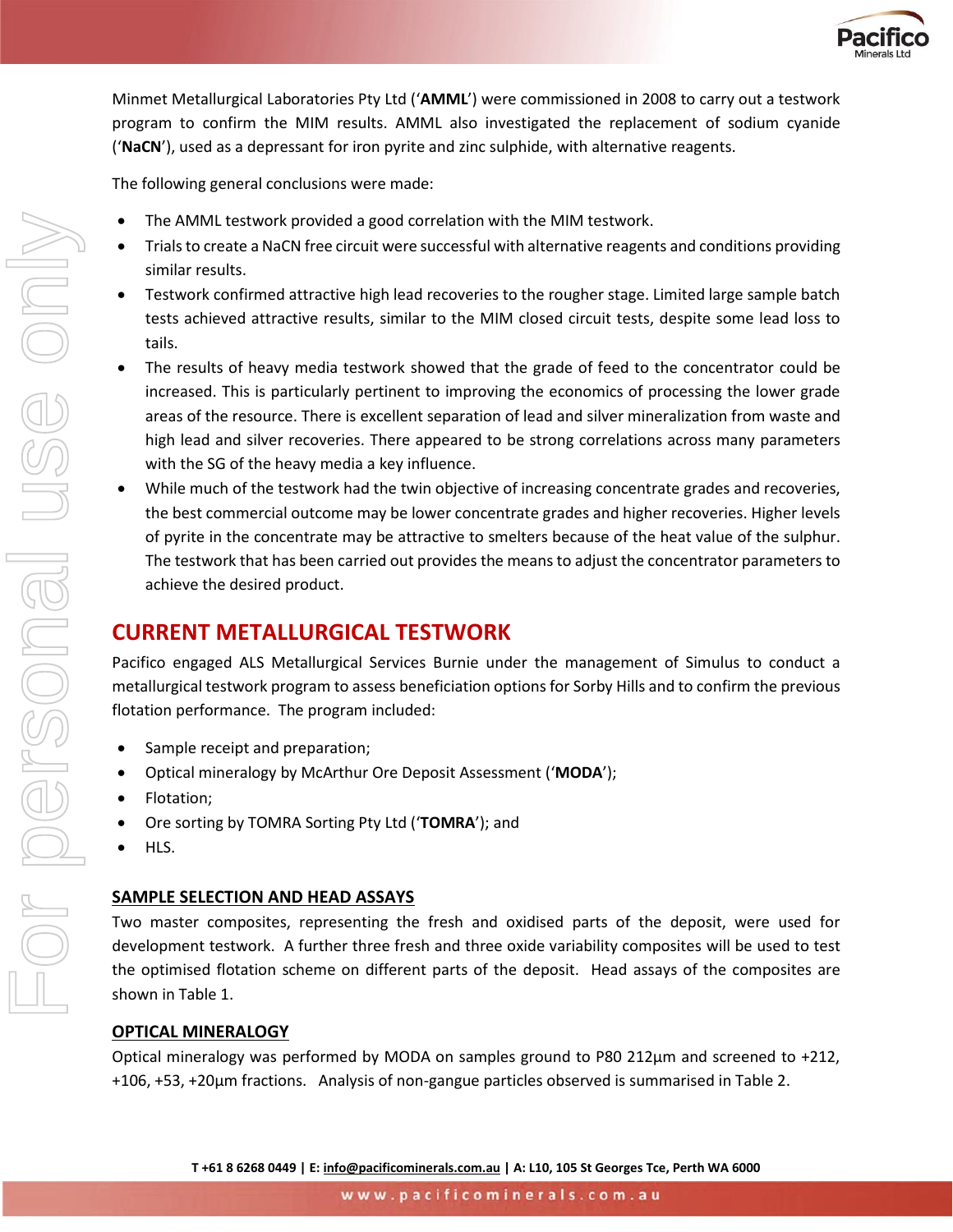

As expected, lead was shown to be mostly contained in Galena ('**PbS**') with the remaining lead as Cerussite ('**PbCO3**'). The lead in the fresh variability composites was shown to be almost entirely contained in Galena, as summarised in Table 3.

The lead minerals were shown to be highly liberated, with free or binary Galena-Cerussite particles accounting for over 80% of the galena observed for all samples except for the Oxide Variability AF sample. Liberation results are summarised in Table 4.

### **FLOTATION**

#### **MASTER FRESH COMPOSITE**

A series of flotation tests were conducted to assess the effect of different reagents and conditions on flotation performance. A summary of rougher flotation results to date on the Master Fresh Composite is presented in Table 5. These results indicate:

- Sulphide rougher recovery (T43, 44, 45) was consistently in the region of 80 86% in line with the mineralogy report that showed 83% of the lead in the feed was present as Galena;
- Whilst not illustrated in the data set, ~60 69% lead recovery can be achieved at final concentrate grade (>60% Pb) in the sulphide rougher flotation stage;
- Sulphidisation improved lead rougher recovery to 95 96% with cerussite accounting for 10 16% lead recovery;
- Slightly higher lead recovery using soda ash for pH control compared to lime; and
- Increasing primary grind to 212µm reduced lead recovery by 3%. Reducing the primary grind size may improve recovery and flotation kinetics.

#### **CLEANER FLOTATION RESULTS – MASTER FRESH COMPOSITE**

Cleaner flotation results on the Master Fresh Composite presented in Table 6 demonstrate the ability to produce high grade marketable concentrate. The flotation recovery represents an open circuit test and does not yet reflect the overall cleaner circuit recovery when a closed-circuit flotation circuit is utilised. These results indicate:

- Fine grinding of scavenger concentrate is required to generate final grade concentrate; and
- Over grinding has an adverse effect on concentrate grade and recovery.

#### **MASTER OXIDE COMPOSITE**

A summary of rougher flotation test to date on the Master Oxide Composite is presented in Table 7. Conditions developed in the Master Fresh Composite program were applied to the Oxide Composite. These results indicate:

- 82% 91.4% Pb and 87% 94.6% Ag recovery from rougher flotation using sulphidisation;
- Whilst not illustrated in the data set:
	- $\circ$  ~60% lead recovery can be achieved at final concentrate grade (>60% Pb) in the sulphide rougher flotation stage; and
	- $\circ$  ~30% lead recovery is attributed to the sulphidisation rougher flotation.
- 2.5% higher lead recovery was achieved using soda ash (T71) compared to lime (T75) despite increasing sulphidisation flotation time by 4 minutes; and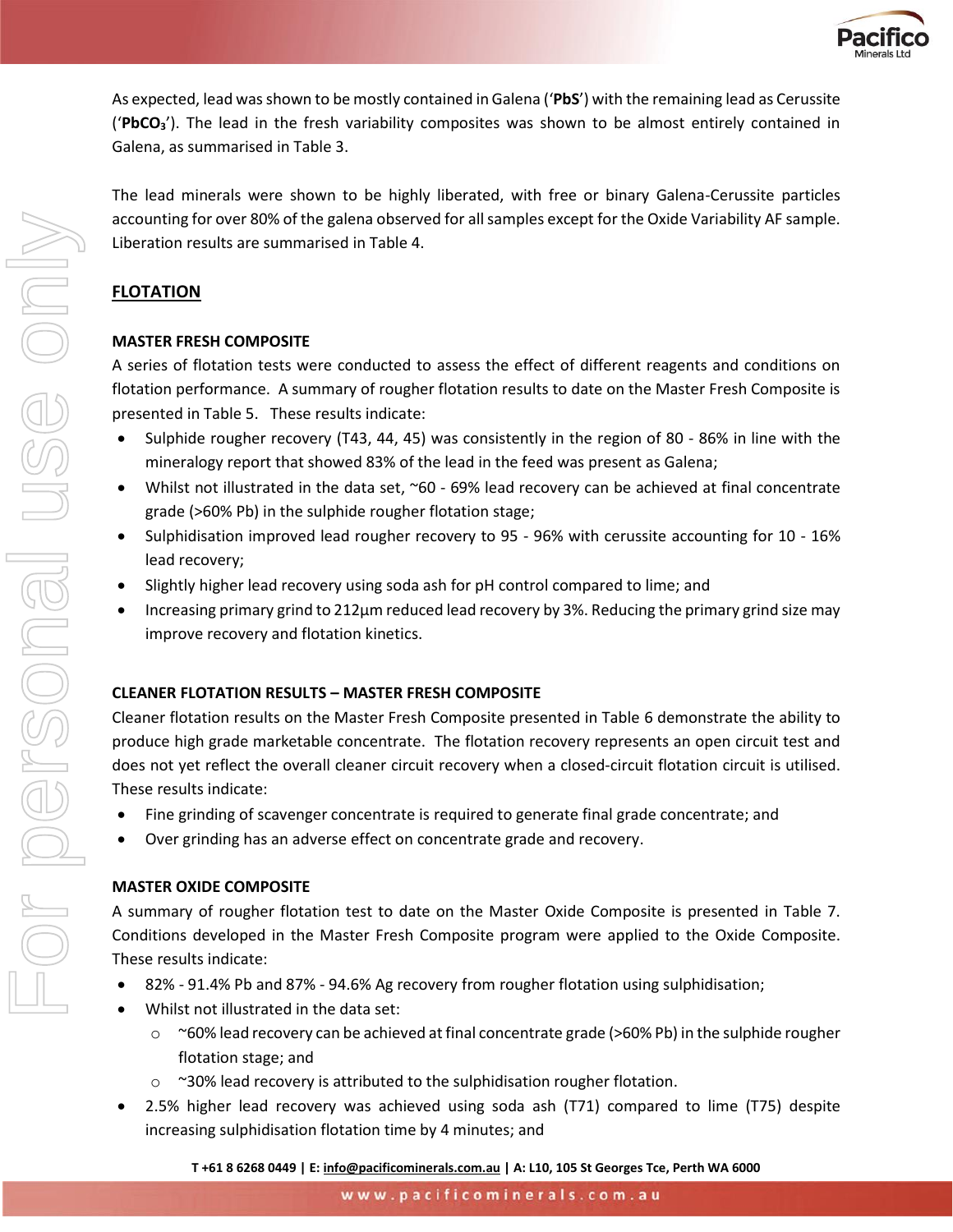

• 90.3% - 91.4% Pb and 92.2% - 94.6% Ag recovery was achieved using identical rougher conditions (T76 and T77) demonstrate reasonable repeatability in terms of recovery and grade.

#### **CLEANER FLOTATION RESULTS – MASTER OXIDE COMPOSITE**

Cleaner flotation results on the Master Fresh Composite presented in Table 7 once again demonstrate the ability to produce high grade marketable concentrate. The lead and silver recovery reflect an open circuit test and does not yet reflect the overall cleaner circuit recovery when a closed-circuit flotation circuit is utilised. These results indicate fine grinding of rougher concentrate increases lead and silver grade recovery.

#### **ORE SORTING**

Samples of the Master Fresh and Master Oxide composites were prepared by crushing to -53 + 9.5mm and sent to TOMRA for preliminary ore sorting assessment. Results indicate the ore is highly amenable to ore sorting, with approximately one third of the ore sorter feed mass being rejected with lead losses of 2 - 3%. The results are shown in Table 9 and 10.

#### **HEAVY LIQUID SEPARATION**

Heavy liquid separation was performed as an alternative beneficiation method to ore sorting. Separations were performed at SG 3.25, 3.00, 2.93, 2.85, and 2.75 on >600µm material. Significant upgrading of lead was seen for all samples as summarised in Table 11. The best performing SG in terms of lowest lead losses was 2.75.

# **ONGOING METALLURGICAL TESTWORK ACTIVITIES**

- Phase I metallurgical testwork program is expected to be completed by the end of July 2019;
- Phase II metallurgical testwork to support the Optimised PFS will be undertaken in Q3/Q4 2019 using ore samples from the Phase II drilling program. The testwork program is expected to include the following:
	- o Comminution testing including Bond Crushing Work Index, Bond Rod Mill Work Index, Bond Ball Mill Work Index, Bond Abrasion Index, Unconfined Compressive Strength on both whole ore and beneficiated samples;
	- $\circ$  Confirmatory flotation testwork on new composites to ensure the suitability of the reagent scheme developed; and
	- $\circ$  Ore sorting and/or heavy liquid separation on bulk samples. Comminution and flotation characteristics of beneficiated and unbeneficiated samples.
- Phase III metallurgical testwork to support the Definitive Feasibility study is expected to include:
	- o Full Comminution suite testing, including SMC, Bond Crushing Work Index, Bond Rod Mill Work Index, Bond Ball Mill Work Index, Bond Abrasion Index, Unconfined Compressive Strength;
	- o Variability flotation testing on a range of samples to understand the likely range of metallurgical behaviours that would be expected;
	- $\circ$  Locked cycle tests to determine the expected final flotation recoveries once recycle streams are included and final concentrate specifications;
	- o Materials handling testwork, particularly on the more oxidised samples; and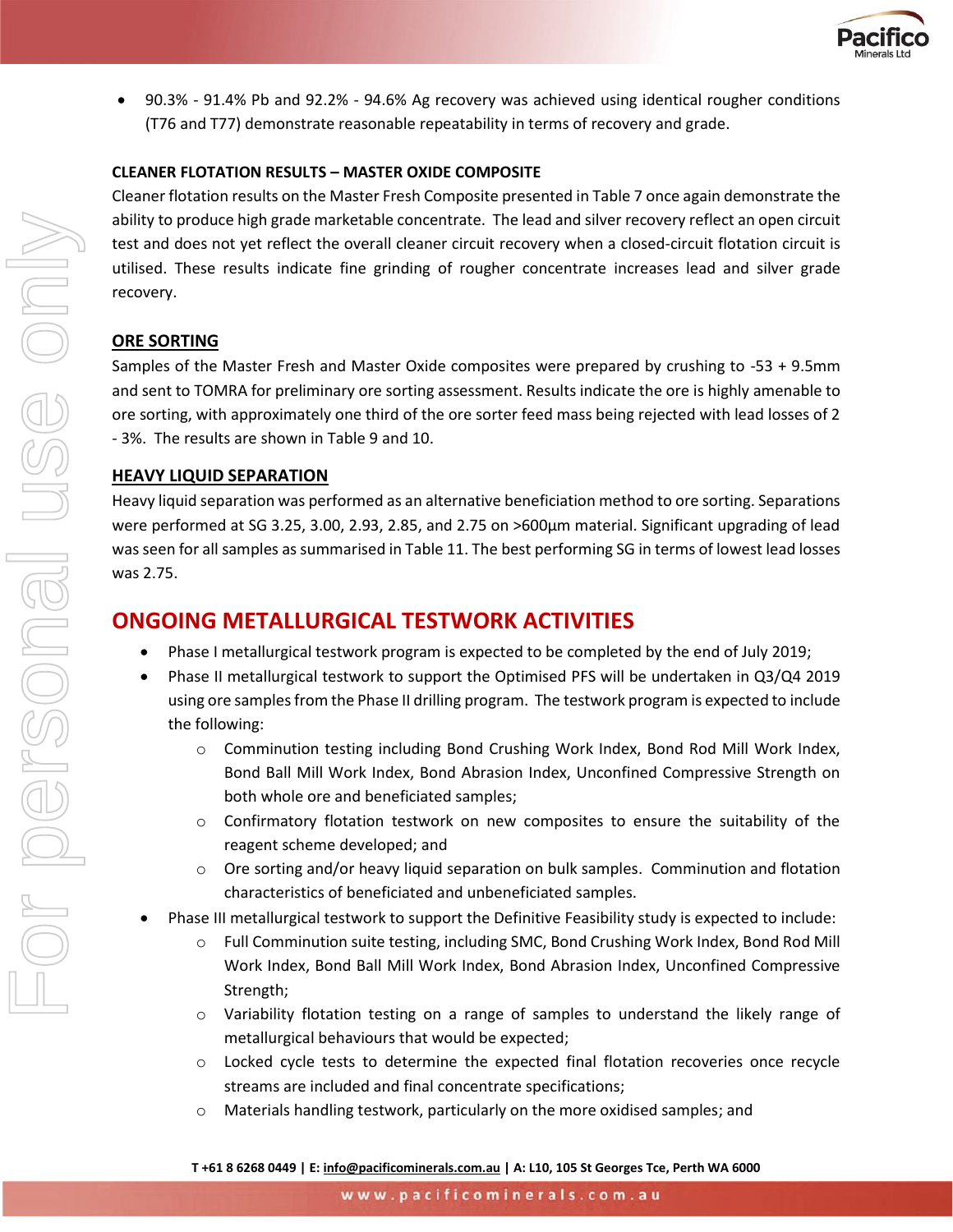

o Vendor testing, specifically thickening and filtration testing on the bulk concentrate and tailings samples, as well as concentrate properties (transportable moisture limits, dust take-off etc.).

#### **FURTHER INFORMATION PLEASE CONTACT:**

Simon Noon Managing Director Phone: +61 (0)8 6268 0449 Email: [info@pacificominerals.com.au](mailto:info@pacificominerals.com.au)

#### **ABOUT PACIFICO MINERALS LIMITED**

Pacifico Minerals Limited ("**Pacifico**") (ASX: PMY) is a Western Australian based exploration company. In Australia, the company is currently focused on advancing the Sorby Hills Lead-Silver-Zinc Joint Venture project in WA. Pacifico owns a 75% interest in the Joint Venture with the remaining 25% (contributing) interest held by Henan Yuguang Gold & Lead Co. Ltd.

#### **ABOUT HENAN YUGUANG GOLD AND LEAD CO LTD**

Henan Yuguang Gold and Lead Co., Ltd was established in 1957 by the government of Jiyuan City which is in Henan Province in North China. In July 2002, HYG (exchange code: 600531) was listed on the Shanghai Stock Exchange (SSX). Current ownership is approximately 29.61% by Jiyuan City. HYG is the largest lead smelting company and silver producer in China and has been among the Top 500 Chinese enterprises and Top 500 China manufacturing enterprises for the last five consecutive years. The main products produced by HYG are electrolytic lead, gold, silver and copper which are all registered at LME and LBMA respectively. In 2017, HYG produced 415,100 tonnes of electrolytic lead, 110,000 tonnes of copper, 958 tonnes of silver, 7,383 kg of gold and achieved sales of about US\$2,684 million. HYG's plants are largely modern, focussed on development of industrial technology and are environmentally friendly. Its recently refurbished lead smelting plant has achieved full automation. More information can be found on the HYG website; http://www.yggf.com.cn/en/.

#### **COMPETENT PERSON STATEMENT - METALLURGY**

The information in this announcement that relates to Metallurgical Testwork has been reviewed by Simon Walsh, Competent Person, who is a member of the Australasian Institute of Mining and Metallurgy and a Chartered Professional in Metallurgy. Simon Walsh is employed as Principal Metallurgist at Simulus Pty Ltd and consults to The Company as required. Simon Walsh has sufficient experience that is relevant to the style of mineralisation and type of deposit under consideration and to the activity being undertaken to qualify as a Competent Person as defined in the 2012 Edition of the 'Australasian Code for Reporting of Exploration Results, Mineral Resources and Ore Reserves'. Mr Walsh consents to the inclusion in the report of the matters based on his information in the form and context in which it appears.

#### **FORWARD LOOKING STATEMENTS**

Certain statements in this document are or maybe "forward-looking statements" and represent Pacifico's intentions, projections, expectations or beliefs concerning among other things, future exploration activities. The projections, estimates and beliefs contained in such forward-looking statements necessarily involve known and unknown risks, uncertainties and other factors, many of which are beyond the control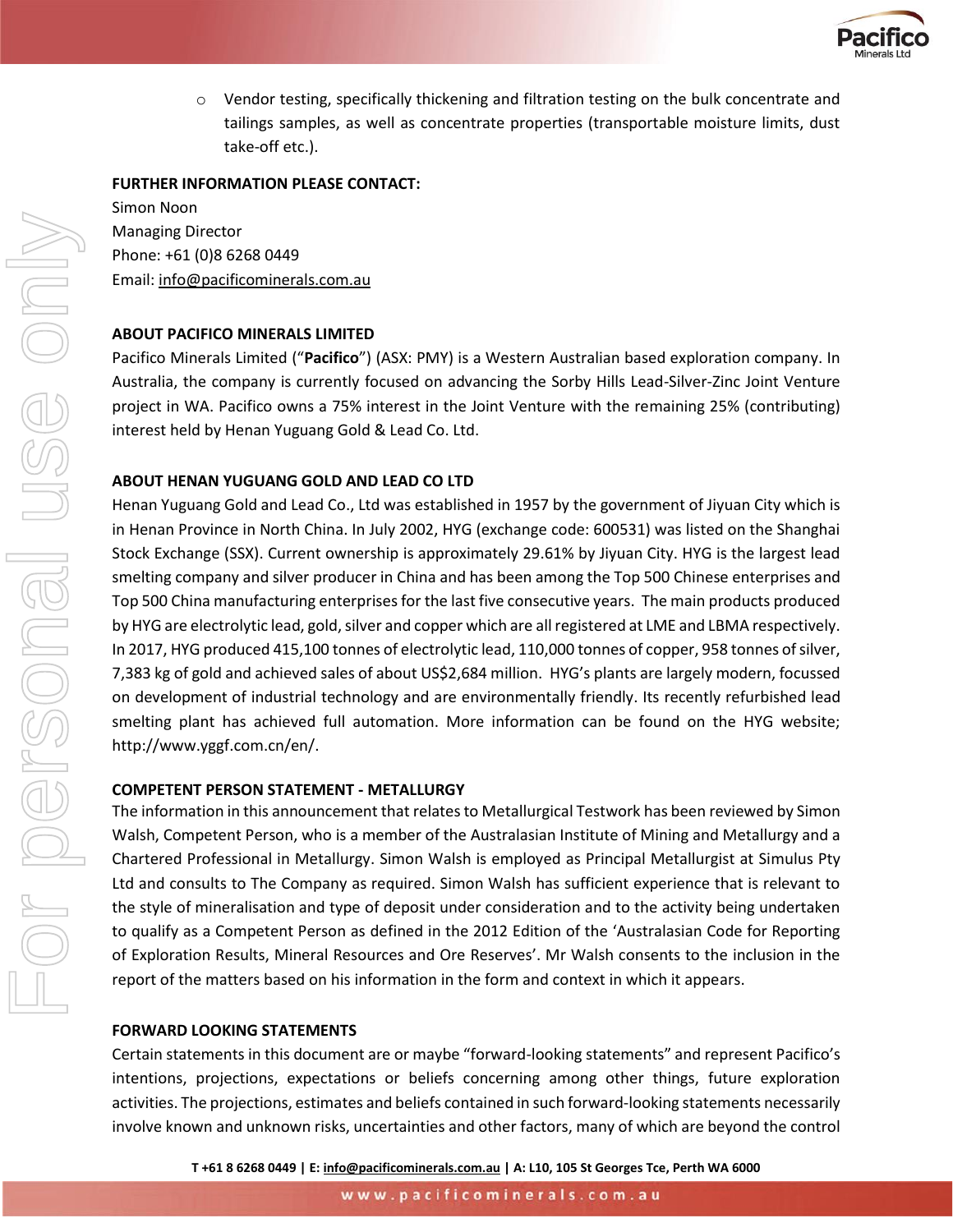

of Pacifico, and which may cause Pacifico's actual performance in future periods to differ materially from any express or implied estimates or projections. Nothing in this document is a promise or representation as to the future. Statements or assumptions in this document as to future matters may prove to be incorrect and differences may be material. Pacifico does not make any representation or warranty as to the accuracy of such statements or assumptions.

# **APPENDIX: TABLES 1 - 11**

#### **Table 1 Head Assay**

| <b>Sample</b> | Pb (%) | Ag $(g/t)$ | Fe (%) | S(%) |
|---------------|--------|------------|--------|------|
| Master Fresh  | 6.98   | 70         | 3.98   | 3.48 |
| Fresh Var AF  | 4.58   |            | 4.43   | 4.29 |
| Fresh Var AB  | 6.26   |            | 3.69   | 3.46 |
| Fresh Var AC  | 4.60   |            | 3.00   | 1.60 |
| Master Oxide  | 6.33   | 34         | 3.15   | 1.21 |
| Oxide Var CD  | 4.80   |            | 5.16   | 0.17 |
| Oxide Var AB  | 4.12   |            | 2.87   | 0.51 |
| Oxide Var AF  | 4.35   |            | 4.43   | 1.40 |

#### **Table 2 Sample Mineralogy**

For personal use only

For personal use onN

| <b>Sample</b> | Galena (%) | <b>Cerussite</b><br>(%) | Pyrite /<br><b>Marcasite</b><br>(%) | <b>Sphalerite</b><br>$(\%)$ | <b>Hematite</b><br>(%) | <b>Goethite</b><br>(%) | <b>Other</b><br><b>Sulphide</b><br>(%) | Gangue (%) |
|---------------|------------|-------------------------|-------------------------------------|-----------------------------|------------------------|------------------------|----------------------------------------|------------|
| Master Fresh  | 32.2       | 7.2                     | 19.8                                | 3.0                         | 0                      | 0                      | Trace                                  | 37.8       |
| Fresh Var AF  | 25.5       | Trace                   | 24.7                                | 6.4                         | $\mathbf 0$            | 0                      | 0.6                                    | 42.4       |
| Fresh Var AB  | 45.8       | 0.4                     | 17.2                                | 4.8                         | $\mathbf 0$            | 0                      | Trace                                  | 31.6       |
| Fresh Var AC  | 41.5       | Trace                   | 15.2                                | 4.8                         | $\mathbf 0$            | 0                      | 0.2                                    | 38.3       |
| Master Oxide  | 11.1       | 16.4                    | 5.2                                 | Trace                       | 0.2                    | 7.0                    | 0                                      | 60.1       |
| Oxide Var CD  | 0.9        | 9.8                     | 0.3                                 | 0                           | 2.9                    | 16.3                   | 0                                      | 69.8       |
| Oxide Var AB  | 13.1       | 19.9                    | 2.5                                 | 0.3                         | 2.5                    | 12.4                   | 0.1                                    | 49.1       |
| Oxide Var AF  | 3.9        | 9.5                     | 8.7                                 | Trace                       | 0.2                    | 10.2                   | 0.9                                    | 66.6       |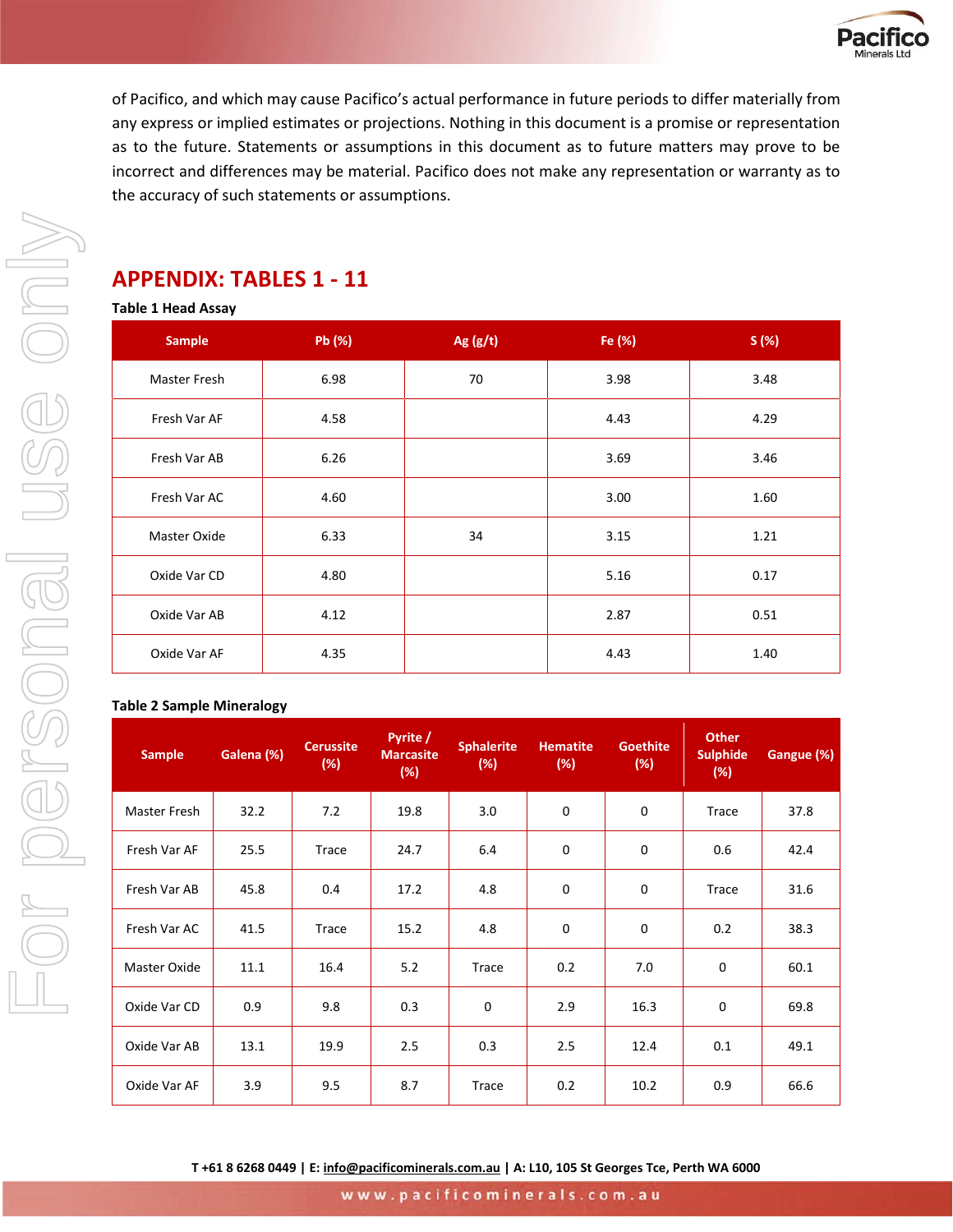

#### **Table 3 Lead Deportment**

| <b>Sample</b>       | Galena (%) | Cerussite (%) |
|---------------------|------------|---------------|
| <b>Master Fresh</b> | 83.3       | 16.7          |
| Fresh Var AF        | 100        | Trace         |
| Fresh Var AB        | 99.4       | 0.6           |
| Fresh Var AC        | 99.7       | 0.3           |
| Master Oxide        | 55.4       | 44.6          |
| Oxide Var CD        | 17.4       | 82.6          |
| Oxide Var AB        | 46.7       | 53.3          |
| Oxide Var AF        | 33.2       | 66.8          |

#### **Table 4 Galena Liberation**

| <b>Sample</b> | Free (%) | <b>Binary with Cerussite (%)</b> |
|---------------|----------|----------------------------------|
| Master Fresh  | 78       | 4                                |
| Fresh Var AF  | 83       | 1                                |
| Fresh Var AB  | 87       | 0                                |
| Fresh Var Ac  | 85       | 1                                |
| Master Oxide  | 66       | 28                               |
| Oxide Var CD  | 61       | 36                               |
| Oxide Var AB  | 67       | 21                               |
| Oxide Var AF  | 54       | 18                               |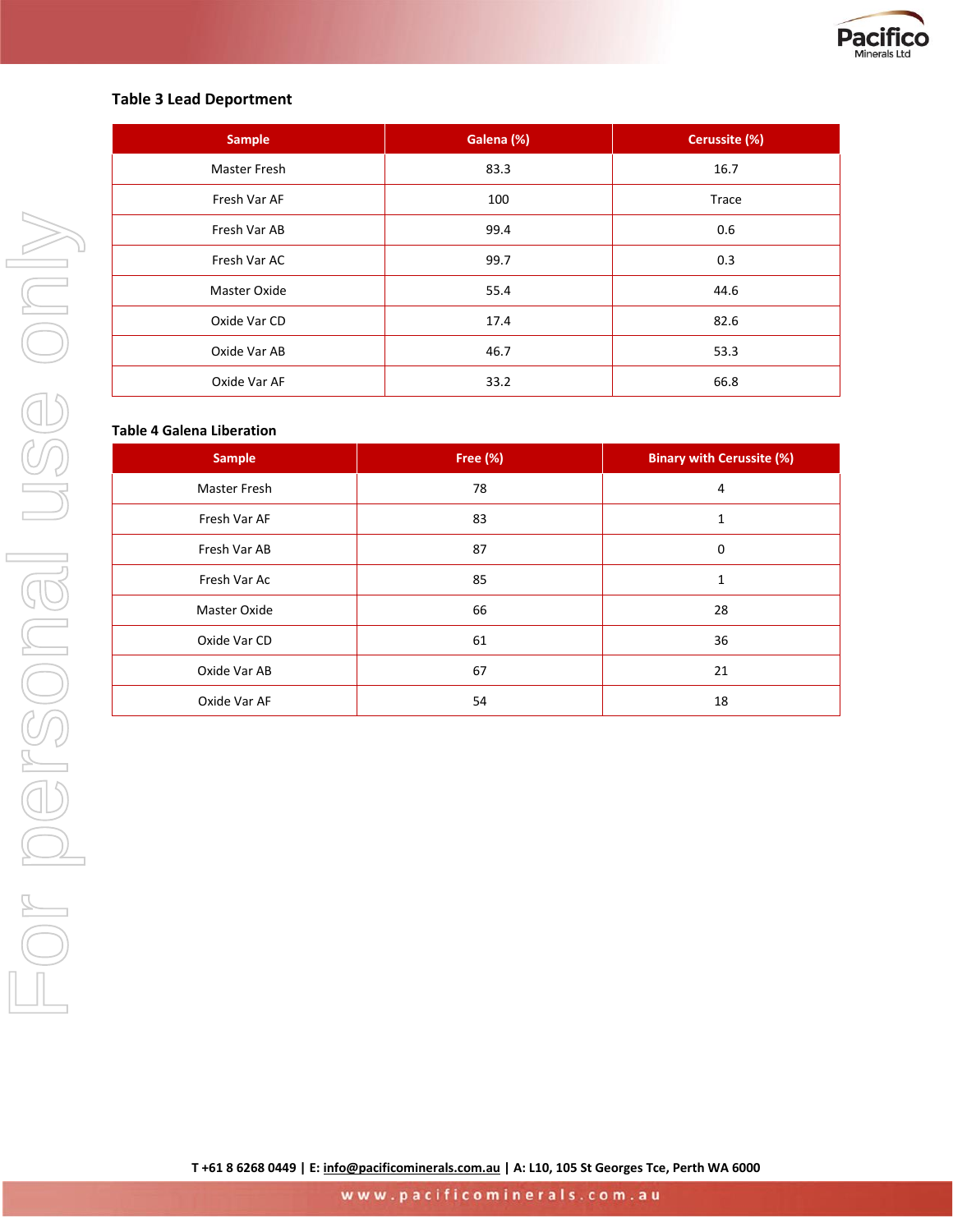

| <b>Test</b> | <b>Flotation Type</b>                                       | <b>Test Conditions</b>                                                                                  | <b>Grind Size</b> | Pb<br><b>Mass</b> |       |        |     | Ag     |
|-------------|-------------------------------------------------------------|---------------------------------------------------------------------------------------------------------|-------------------|-------------------|-------|--------|-----|--------|
|             |                                                             |                                                                                                         | μm                | Wt (%)            | % Pb  | % Rec. | ppm | % Rec. |
| T43         | Rougher Sulphide Flotation                                  | Lime, pH 9.6, 3418A, MIBC,<br>15 minutes                                                                | 106               | 12.64             | 47.15 | 85.9   | n/a | n/a    |
| T44         | Rougher Sulphide Flotation                                  | Lime, pH 9.5, SEX, MIBC,<br>17.5 minutes                                                                | 106               | 14.84             | 39.93 | 85.5   | n/a | n/a    |
| T45         | Rougher Sulphide Flotation                                  | Lime, pH 9.6, D068, MIBC,<br>16.5 minutes                                                               | 106               | 11.16             | 52.62 | 84.0   | n/a | n/a    |
| T53         | Rougher Sulphide Flotation                                  | Lime, pH 9.3, 3418A, MIBC,<br>18.5 minutes                                                              | 212               | 12.12             | 48.01 | 82.7   | n/a | n/a    |
| <b>T54</b>  | <b>Flash Flotation</b>                                      | SEX, MIBC, 2.2 minutes                                                                                  | 106               | 3.06              | 46.00 | 25.9   | n/a | n/a    |
| T70         | Rougher Sulphide Flotation /<br>Sulphidisation Stage        | Soda Ash, pH 9.5, D068,<br>NaHS, SIBX.<br>9.5-minute sulphide float<br>6-minute sulphidisation<br>float | 106               | 17.97             | 38.21 | 96.2   | 408 | 94.7   |
| T72         | Rougher Sulphide Flotation /<br>Sulphidisation Stage        | Lime, pH 9.5, D068, NaHS,<br>SIBX,<br>9.5-minute sulphide float<br>6-minute sulphidisation<br>float     | 106               | 15.40             | 42.60 | 94.9   | 567 | 81.8   |
| T73         | Rougher Sulphide Flotation /<br>Sulphidisation Stage        | Lime, pH 9.5, D068, NaHS,<br>SIBX,<br>9.5-minute sulphide float<br>6-minute sulphidisation<br>float     | 106               | 15.60             | 42.40 | 95.1   | 414 | 92.7   |
| T74         | Rougher Sulphide Flotation /<br><b>Sulphidisation Stage</b> | Lime, pH 9.5, D068, NaHS,<br>SIBX,<br>9.5-minute sulphide float<br>6-minute sulphidisation<br>float     | 106               | 15.55             | 41.86 | 95.4   | 417 | 91.6   |

#### **Table 5 Rougher Flotation Results – Master Fresh Composite**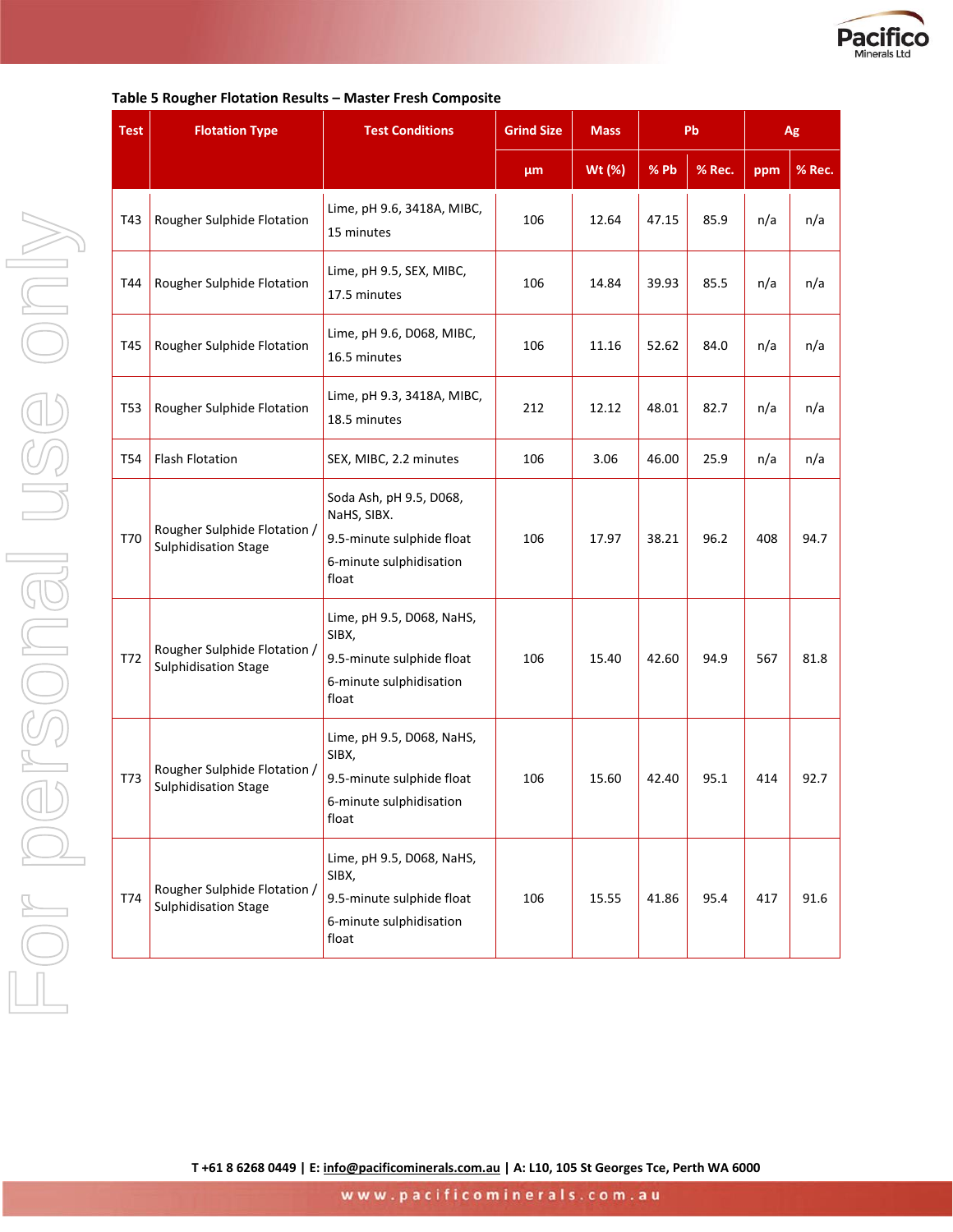

|  |  | Table 6 Significant Cleaner Flotation Results - Master Fresh Composite |
|--|--|------------------------------------------------------------------------|
|--|--|------------------------------------------------------------------------|

| <b>Test</b> | <b>Rougher Test Conditions</b>                                       | <b>Cleaner Test Conditions</b>                                                         | <b>Mass</b> | <b>Pb</b> |        | Ag  |        |
|-------------|----------------------------------------------------------------------|----------------------------------------------------------------------------------------|-------------|-----------|--------|-----|--------|
|             |                                                                      |                                                                                        | Wt (%)      | %Pb       | % Rec. | ppm | % Rec. |
| T72         | Primary grind 106µm, Lime, pH 9.5,<br>D068, NaHS, SIBX, 15.5 minutes | Combined rougher<br>concentrate, no regrind, two<br>stage sequential float             | 10.86       | 54.71     | 85.90  | 691 | 70.26  |
| T73         | Primary grind 106µm, Lime, pH 9.5,<br>D068, NaHS, SIBX, 15.5 minutes | Combined rougher<br>concentrate, regrind at<br>5kWh/t, two stage sequential<br>float   | 7.54        | 67.35     | 73.08  | 673 | 72.88  |
| T74         | Primary grind 106µm, Lime, pH 9.5,<br>D068, NaHS, SIBX, 15.5 minutes | Combined rougher<br>concentrate, regrind at<br>10 kWh/t, two stage<br>sequential float | 6.83        | 65.85     | 65.88  | 685 | 66.14  |

#### **Table 7 Rougher Flotation Results – Master Oxide Composite**

| <b>Test</b> | <b>Rougher Test Conditions</b>                                                                        | <b>Grind</b><br><b>Size</b> |        | Pb     |        | <b>Mass</b><br>Ag |        |  |
|-------------|-------------------------------------------------------------------------------------------------------|-----------------------------|--------|--------|--------|-------------------|--------|--|
|             |                                                                                                       | μm                          | Wt (%) | $%$ Pb | % Rec. | ppm               | % Rec. |  |
| T71         | Soda Ash, pH 9.5, D068, NaHS,<br>11-minute sulphide float<br>8.5-minute sulphidisation float          | 106                         | 11.36  | 50.01  | 89.0   | 266               | 89.5   |  |
| T75         | Lime, pH 9.0, D068, MIBC, NaHS, SIBX<br>11-minute sulphide float<br>12.5-minute sulphidisation float  | 106                         | 11.14  | 45.63  | 82.1   | 266               | 87.0   |  |
| T76         | Lime, pH 9.1, D068, MIBC, NaHS, SIBX,<br>11-minute sulphide float<br>12.5-minute sulphidisation float | 106                         | 11.86  | 46.85  | 91.4   | 262               | 94.6   |  |
| <b>T77</b>  | Lime, pH 9.2, D068, MIBCX, NaHS, SIBX<br>11-minute sulphide float<br>12.5-minute sulphidisation float | 106                         | 12.05  | 45.29  | 90.3   | 259               | 92.2   |  |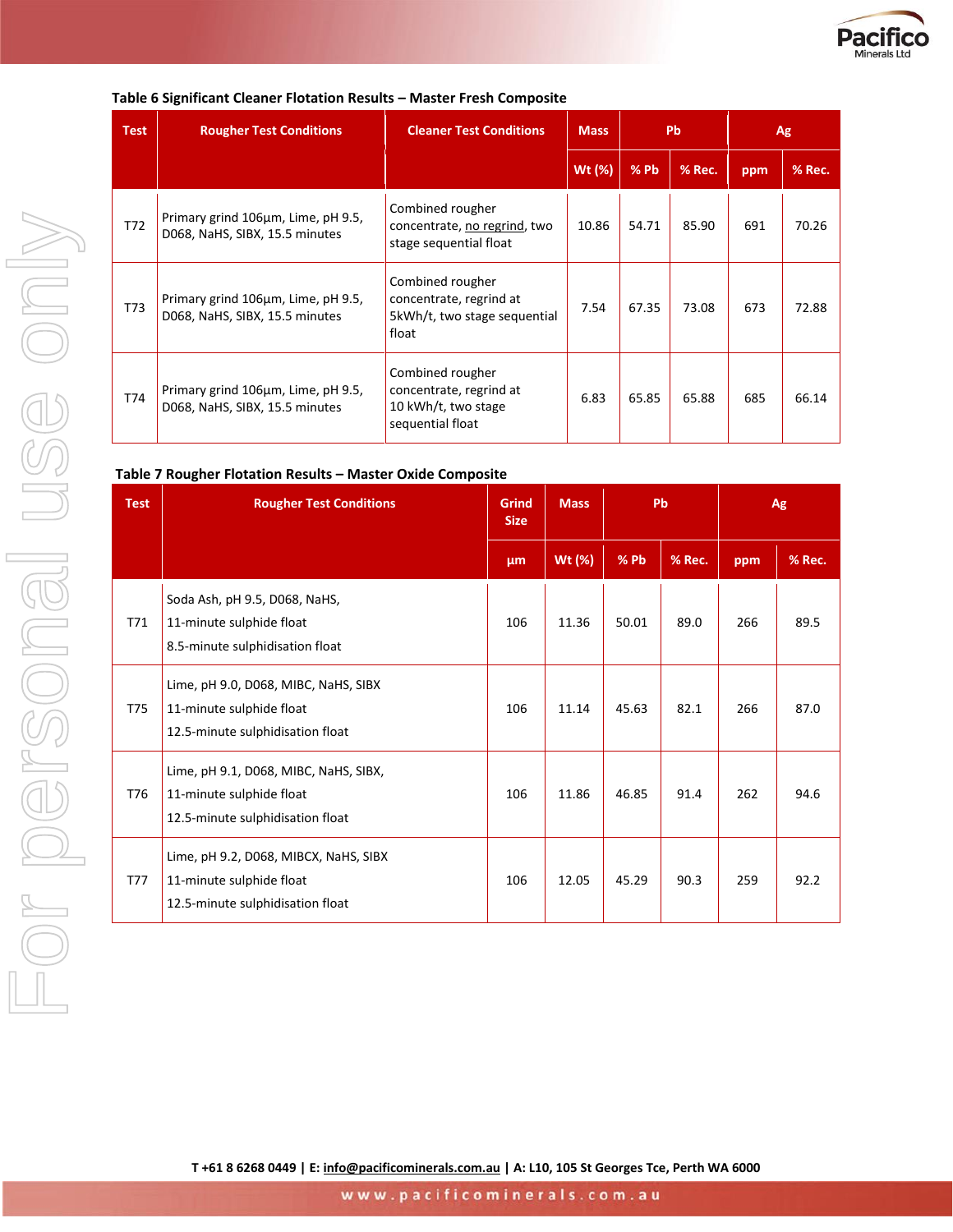

| <b>Test</b> | <b>Rougher Test Conditions</b>                                                          | <b>Cleaner Test Conditions</b>                                                                                                                             | <b>Mass</b> | <b>Pb</b> |        | Ag  |        |
|-------------|-----------------------------------------------------------------------------------------|------------------------------------------------------------------------------------------------------------------------------------------------------------|-------------|-----------|--------|-----|--------|
|             |                                                                                         |                                                                                                                                                            | Wt (%)      | $%$ Pb    | % Rec. | ppm | % Rec. |
| T75         | Primary grind 106µm, Lime, pH<br>9.0, D068, NaHS, SIBX,<br>23.5-minute total float time | Combined rougher concentrate, no<br>regrind, two stage sequential float:<br>Cleaner 1 - 8.5-minute float time<br>Cleaner 2 - 8-minute float time           | 6.16        | 64.69     | 64.35  | 381 | 68.70  |
| T76         | Primary grind 106µm, Lime, pH<br>9.1, D068, NaHS, SIBX,<br>23.5-minute total float time | Combined rougher concentrate,<br>regrind at 5kWh/t, two stage<br>sequential float:<br>Cleaner 1 - 10-minute float time<br>Cleaner 2 - 8-minute float time  | 5.78        | 68.74     | 65.42  | 402 | 70.94  |
| T77         | Primary grind 106µm, Lime, pH<br>9.2, D068, NaHS, SIBX,<br>23.5-minute total float time | Combined rougher concentrate,<br>regrind at 10kWh/t, two stage<br>sequential float:<br>Cleaner 1 - 10-minute float time<br>Cleaner 2 - 8-minute float time | 5.27        | 69.89     | 60.96  | 428 | 66.81  |

#### **Table 8 Cleaner Flotation Results – Master Oxide Composite**

#### **Table 9 Ore Sorting Results – Master Fresh Composite**

|                 |                                 |        |        | <b>Recovery (%)</b> |        |        |
|-----------------|---------------------------------|--------|--------|---------------------|--------|--------|
| <b>Stream</b>   | Pb (%)<br>Mass (kg)<br>Ag (ppm) |        |        | <b>Mass</b>         | Pb     | Ag     |
| Feed            | 37.1                            | 6.80   | 91.31  |                     |        |        |
| Eject (product) | 27.2                            | 9.08   | 122.00 | 73.3                | 97.84  | 97.96  |
| Upgrade         |                                 | x 1.34 | x 1.34 |                     |        |        |
| Non-eject       | 9.9                             | 0.55   | 7.00   | 26.7                | 2.16   | 2.05   |
| Total           | 37.1                            | 6.80   | 91.31  | 100.00              | 100.00 | 100.00 |